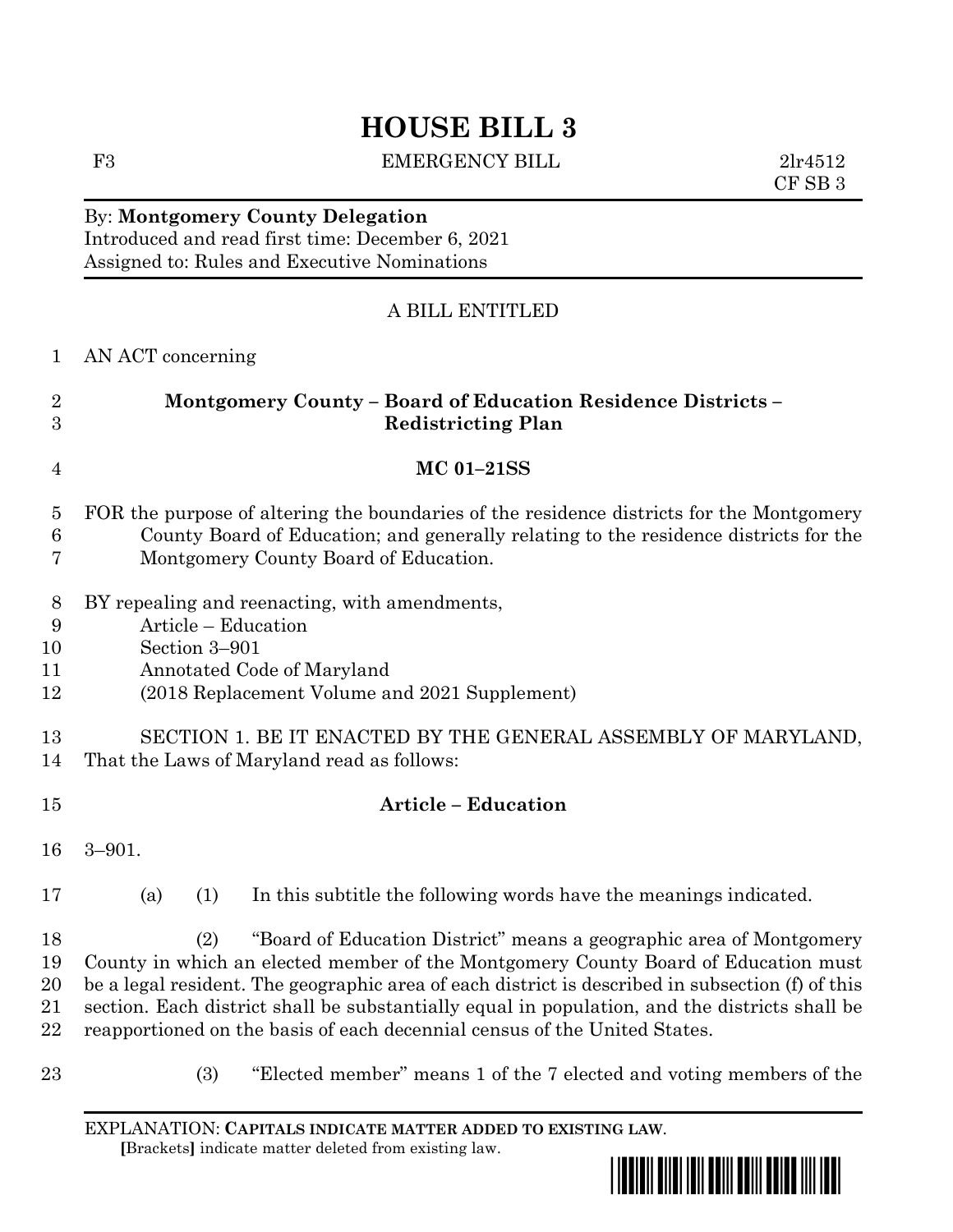|                                    | $\boldsymbol{2}$                                 | <b>HOUSE BILL 3</b>                                                                                                                                                                                                                                                                                                                                                                                                           |
|------------------------------------|--------------------------------------------------|-------------------------------------------------------------------------------------------------------------------------------------------------------------------------------------------------------------------------------------------------------------------------------------------------------------------------------------------------------------------------------------------------------------------------------|
| $\mathbf{1}$                       |                                                  | Montgomery County Board or a member appointed to fill a vacancy of 1 of these 7 members.                                                                                                                                                                                                                                                                                                                                      |
| $\overline{2}$                     | (b)                                              | The Montgomery County Board consists of:                                                                                                                                                                                                                                                                                                                                                                                      |
| $\boldsymbol{3}$<br>$\overline{4}$ | education district;                              | 5 elected members, each of whom resides in a different board of<br>(1)                                                                                                                                                                                                                                                                                                                                                        |
| $\bf 5$                            |                                                  | (2)<br>2 elected members who may reside anywhere in the county; and                                                                                                                                                                                                                                                                                                                                                           |
| $6\phantom{.}6$                    |                                                  | (3)<br>1 student member.                                                                                                                                                                                                                                                                                                                                                                                                      |
| 7<br>8                             | $\left( \mathrm{c}\right)$<br>Montgomery County. | An elected member of the county board shall be a registered voter of                                                                                                                                                                                                                                                                                                                                                          |
| 9<br>10                            | (d)                                              | Members of the Montgomery County Board shall be elected at the general<br>election every 2 years as required by subsection (f) of this section.                                                                                                                                                                                                                                                                               |
| 11<br>12<br>13                     | (e)<br>public high school.                       | The student member shall be a bona fide resident of Montgomery<br>(1)<br>County and a regularly enrolled junior or senior year student from a Montgomery County                                                                                                                                                                                                                                                               |
| 14<br>15<br>16<br>17<br>18         |                                                  | The nomination and election process shall be as agreed on by the county<br>(2)<br>board and the Montgomery County region of the Maryland Association of Student Councils.<br>This agreement shall include a process by which to replace one or both of the final<br>candidates if they are unable to proceed in the election. Any student enrolled in a middle<br>or high school in the Montgomery County public schools may: |
| 19                                 |                                                  | (i)<br>Nominate a student member candidate;                                                                                                                                                                                                                                                                                                                                                                                   |
| 20<br>21<br>22                     |                                                  | Vote for delegates from the student's school, who in turn vote in<br>(ii)<br>a nominating convention to reduce to 2 the number of candidates for student member if<br>there are 3 or more candidates; and                                                                                                                                                                                                                     |
| 23<br>24                           | candidates.                                      | Vote directly for 1 of the 2 remaining student member<br>(iii)                                                                                                                                                                                                                                                                                                                                                                |
| 25<br>$26\,$<br>$27\,$             |                                                  | The candidate receiving the second highest number of votes in the<br>(3)<br>direct election shall become the alternate student member. The alternate shall serve if the<br>student member is unable to complete his elected term.                                                                                                                                                                                             |
| 28<br>29                           |                                                  | Except as provided in paragraphs $(5)$ , $(6)$ , and $(7)$ of this subsection, the<br>(4)<br>student member has the same rights and privileges of an elected member.                                                                                                                                                                                                                                                          |
| 30<br>$31\,$<br>$32\,$             |                                                  | Unless invited to attend by the affirmative vote of a majority of the<br>(5)<br>county board, the student member may not attend an executive session that relates to<br>hearings held under $\S 6-202(a)$ of this article.                                                                                                                                                                                                    |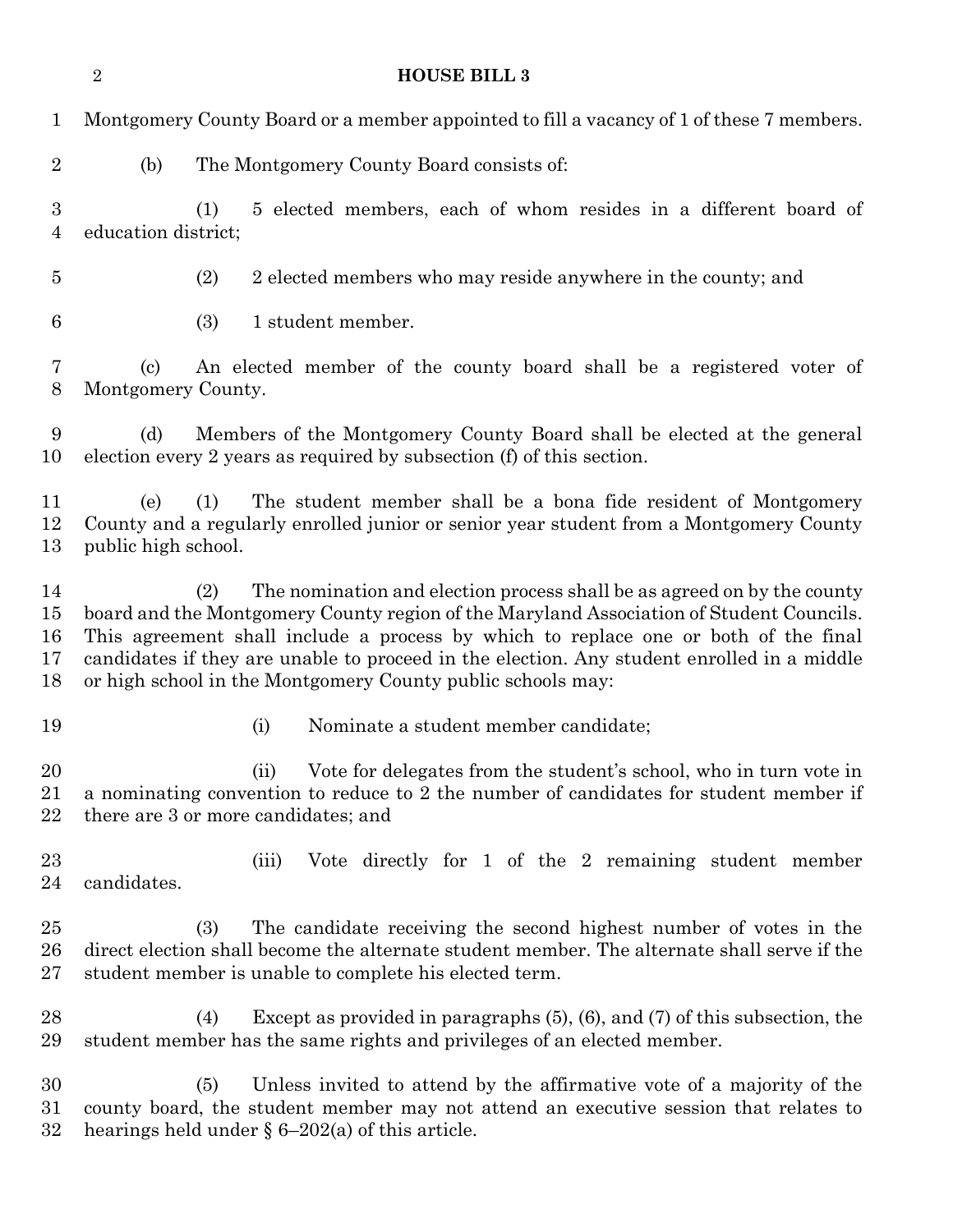(6) As provided in paragraph (7) of this subsection, the student member 2 shall vote on all matters except those relating to  $\S 6-202(a)$  of this article.

 (7) On a majority vote of the elected members, the county board may determine, on a case by case basis, whether a matter under consideration is covered by the exclusionary provision in paragraph (6) of this subsection.

 (f) (1) Each elected member serves for a term of 4 years beginning on December 1 after the member's election and until a successor is elected and qualifies. The terms of elected members are staggered as required by the terms of the members serving on the county board as of July 1, 1978 so that 4 members are elected in gubernatorial election years and 3 members are elected in presidential election years.

 (2) Elected members of the county board shall be elected by the voters of the entire county.

 (3) (i) Of the 3 members elected in 1992 and every 4 years thereafter, 1 shall reside in Board of Education District 2 and 1 shall reside in Board of Education District 4. The third member may reside in any part of the county.

16 (ii) Of the 4 members elected in 1990 and every 4 years thereafter, 1 shall reside in Board of Education District 1, 1 shall reside in Board of Education District 3, and 1 shall reside in Board of Education District 5. The fourth member may reside in any part of the county.

 (iii) The descriptions of board of education districts in this subsection refer to the geographical boundaries of the election districts and the precincts:

22 1. As reviewed and certified by the Montgomery County Board of Elections or its designees, before the precinct boundaries were reported to the U.S. Bureau of the Census as part of the **[**2010**] 2020** Census Redistricting Data Program; and

 2. As those precinct lines are specifically shown on the P.L. 94–171 census block maps provided by the U.S. Bureau of the Census and as reviewed and corrected by the Division of **[**Long–range**] CAPITAL** Planning **AND REAL ESTATE** of the Montgomery County Public Schools.

- **[**(iv) Where precincts are split between Board of Education Districts, census tract and block numbers, as indicated in the P.L. 94–171 data or shown on the P.L. 171 census block maps provided by the U.S. Bureau of the Census and referred to in this subtitle, are used to define the boundaries of the education districts.
- (v) Board of Education District 1 consists of:
- 1. Election district 1;
- 2. Election district 2, precincts 1, 3, 4, 5, 6, 7, 8, 10, and 11;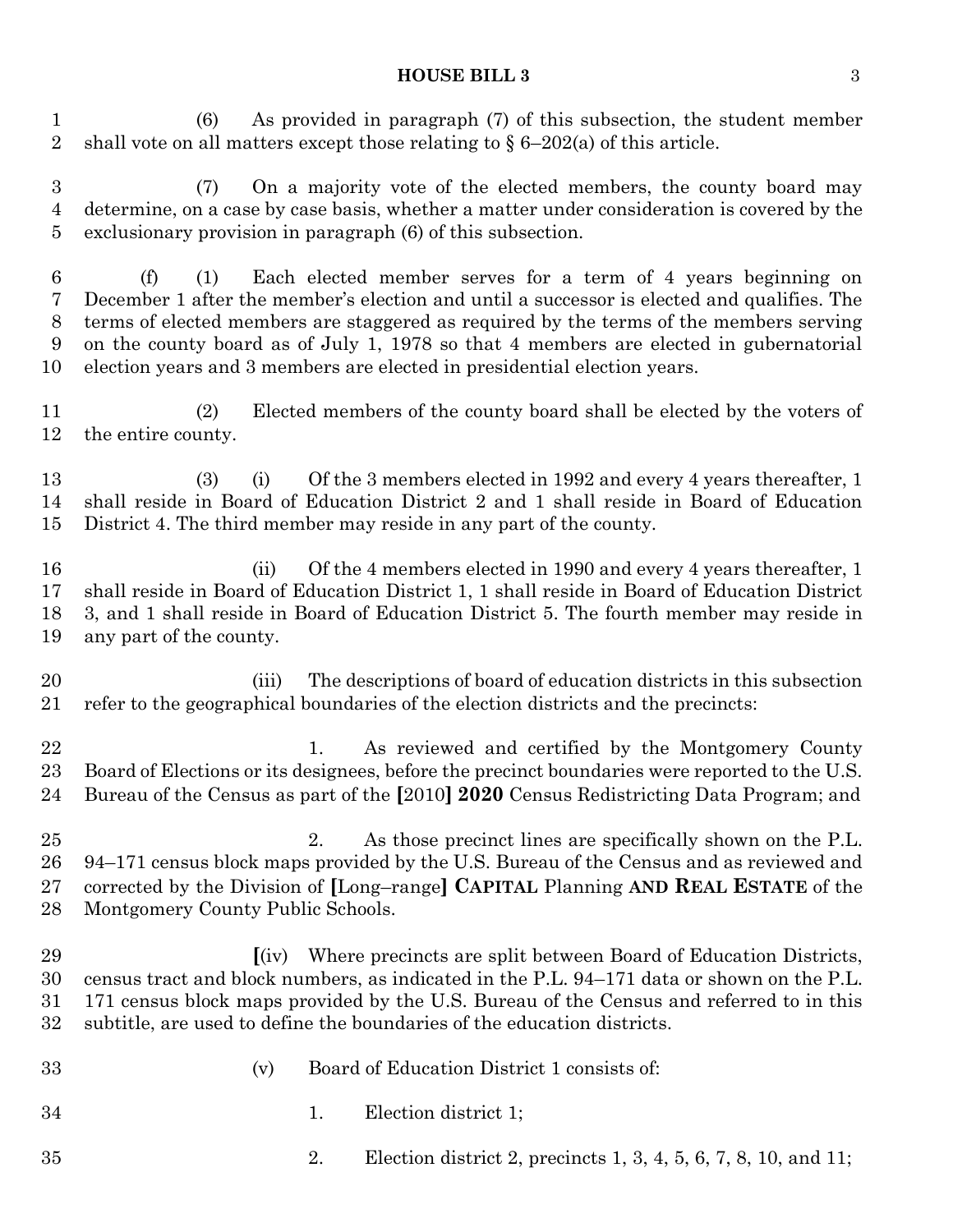1 3. Election district 3; 4. Election district 9, precincts 4, 5, 7, 9, 11, 12, 15, 17, 18, 19, 20, 21, 22, 23, 25, 28, 29, 30, 32, 34, and 37; 5. Election district 11; 6. Election district 12; 7. That part of election district 2, precinct 9 that is generally the western part of precinct 9 which is bounded by Little Seneca Creek to the east, and also generally the far eastern part of precinct 9 from Father Hurley Boulevard east to the precinct boundary; 10 8. That part of election district 6, precinct 1 that is generally the western part of precinct 1 which extends from the precinct boundary north along South Germantown Tributary (a creek), then east along the center of Schaeffer Road to the precinct boundary; 9. That part of election district 6, precinct 11 that is generally the western part of precinct 11 which extends from the precinct boundary northeast along the center of Schaeffer Road, then runs northwest across the Soccerplex at the intersection of Schaeffer Road and Burdette Lane, then west and north along Hoyles Mill Tributary (a creek), then northeast along Little Seneca Creek to the precinct boundary; 19 10. That part of election district 9, precinct 1 that is generally the northern part of precinct 1 which extends from the precinct boundary east along the center of CSX railroad tracks to the precinct boundary; 22 11. That part of election district 9, precinct 8 that is generally the eastern part of precinct 8 which extends from the precinct boundary southeast along the center of Wisteria Drive, then southwest along the center of Great Seneca Highway to the precinct boundary; 12. That part of election district 9, precinct 10 that is generally the northern part of precinct 10 which extends from the precinct boundary northeast along the center of Washington Grove Lane to the precinct boundary; 13. That part of election district 9, precinct 16 that is generally the northern part of precinct 16 which extends from the precinct boundary south along Interstate 270, then east along CSX railroad tracks to the precinct boundary; and 14. That part of election district 9, precinct 24 that is generally the northeastern part of precinct 24 which extends from the precinct boundary southeast along Interstate 270 to the precinct boundary.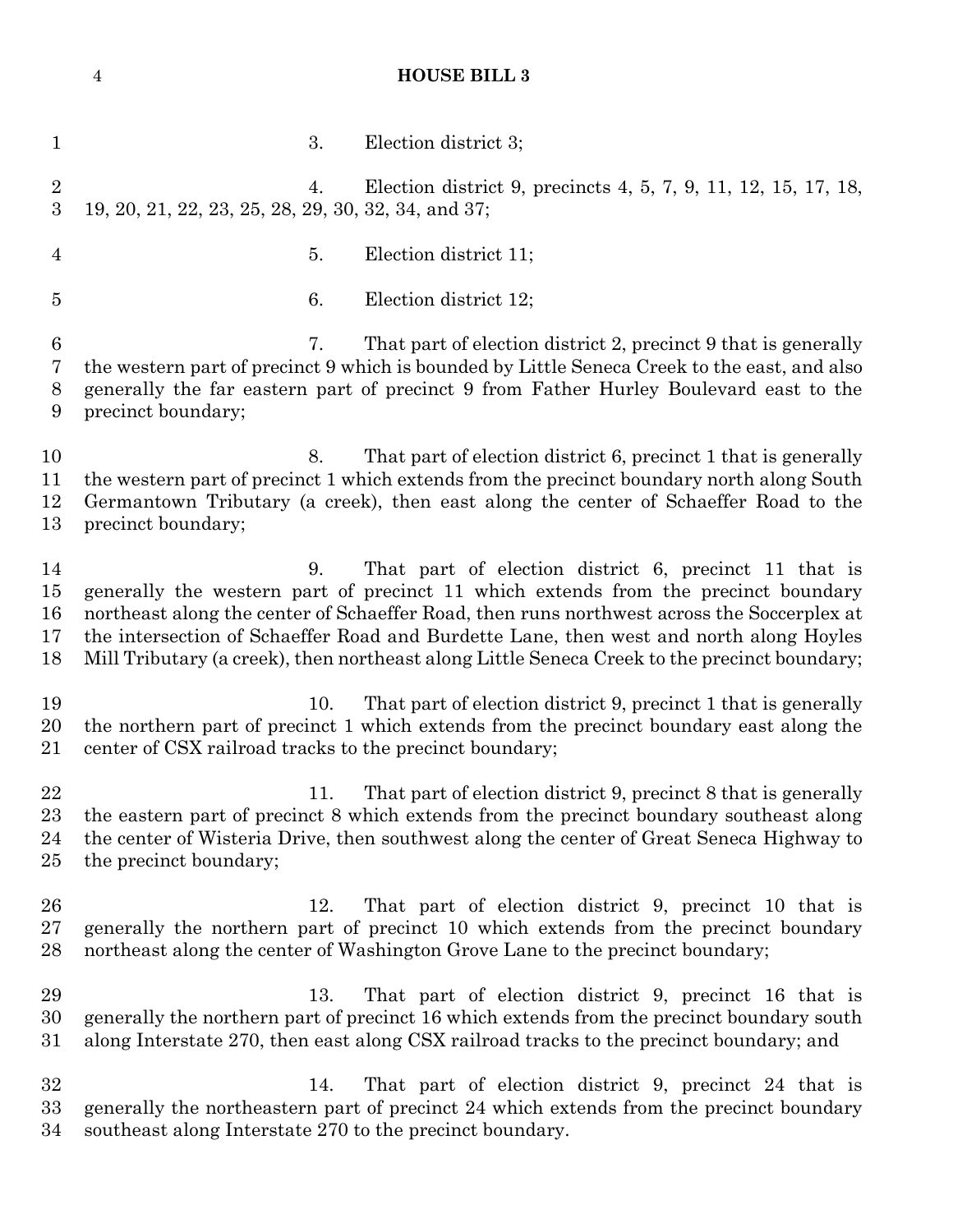| $\mathbf{1}$                           | (vi)                                               |    | Board of Education District 2 consists of:                                                                                                                                                                                                                                                                                                                                                                                                                                                                                  |
|----------------------------------------|----------------------------------------------------|----|-----------------------------------------------------------------------------------------------------------------------------------------------------------------------------------------------------------------------------------------------------------------------------------------------------------------------------------------------------------------------------------------------------------------------------------------------------------------------------------------------------------------------------|
| $\overline{2}$                         |                                                    | 1. | Election district 2, precinct 2;                                                                                                                                                                                                                                                                                                                                                                                                                                                                                            |
| $\boldsymbol{3}$<br>$\overline{4}$     | 24, 25, 26, and 30;                                | 2. | Election district 4, precincts 2, 3, 5, 6, 7, 14, 16, 21, 22, 23,                                                                                                                                                                                                                                                                                                                                                                                                                                                           |
| $\overline{5}$                         |                                                    | 3. | Election district 6, precincts 3, 4, 5 through 10, 13, and 14;                                                                                                                                                                                                                                                                                                                                                                                                                                                              |
| 6<br>7                                 | 35, 36, and 38;                                    | 4. | Election district 9, precincts 2, 3, 6, 13, 14, 26, 27, 31, 33,                                                                                                                                                                                                                                                                                                                                                                                                                                                             |
| 8<br>9<br>10                           | Father Hurley Boulevard to the east;               | 5. | That part of election district 2, precinct 9 that is generally<br>the central part of precinct 9 which is bounded by Little Seneca Creek to the west and                                                                                                                                                                                                                                                                                                                                                                    |
| 11<br>12<br>13<br>14<br>15<br>16<br>17 | Needwood Road to the precinct boundary;            | 6. | That part of election district 4, precinct 19 that is<br>generally the eastern part of precinct 19 from the precinct boundary at the intersection of<br>Gude Drive and Calhoun Drive running northeast and approximately 200 feet east of<br>Dubuque Court and Grinnell Terrace, then west along Crabbs Branch Tributary (a creek),<br>then north along the center of Ottenbrook Terrace, then northeast along the center of Deer<br>Lake Lane, then east along the center of Deer Lake Road, then west along the center of |
| 18<br>19<br>20                         | along Piney Branch Creek to the precinct boundary; | 7. | That part of election district 4, precinct 20 that is<br>generally the eastern part of precinct 20 which extends from the precinct boundary north                                                                                                                                                                                                                                                                                                                                                                           |

21 8. That part of election district 6, precinct 1 that is generally the eastern part of precinct 1 which extends from the precinct boundary north along South Germantown Tributary (a creek), then east along the center of Schaeffer Road to the precinct boundary;

 9. That part of election district 6, precinct 11 that is generally the eastern part of precinct 11 which extends from the precinct boundary northeast along the center of Schaeffer Road, then runs northwest across the Soccerplex at the intersection of Schaeffer Road and Burdette Lane, then west and north along Hoyles Mill Tributary (a creek), then northeast along Little Seneca Creek to the precinct boundary;

 10. That part of election district 6, precinct 12 that is generally the eastern part of precinct 12 which extends from the precinct boundary north along Sandy Branch Creek, then north along the center of Potomac Riding Lane to the precinct boundary;

 11. That part of election district 9, precinct 1 that is generally the southern part of precinct 1 which extends from the precinct boundary east along the center of CSX railroad tracks to the precinct boundary;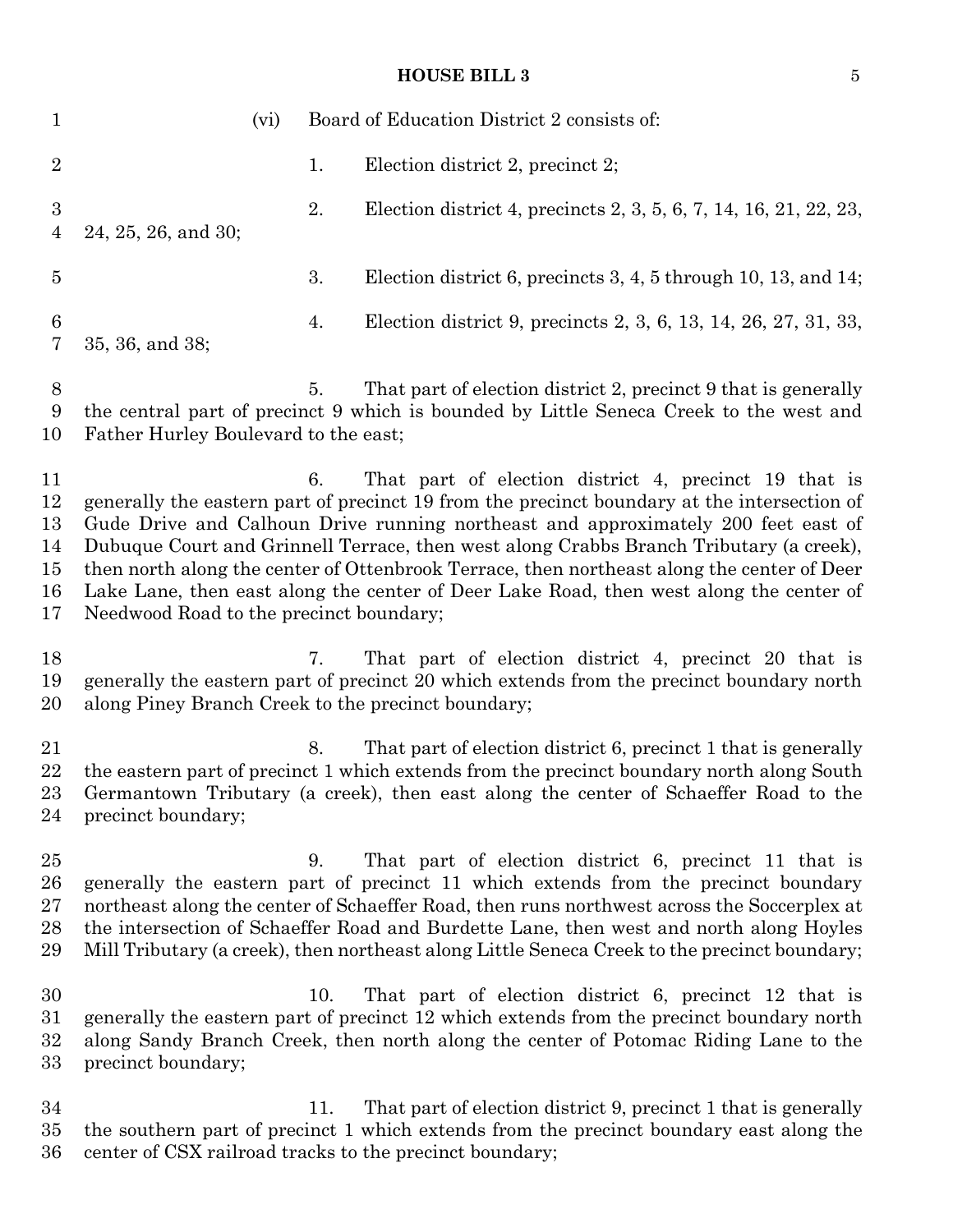1 12. That part of election district 9, precinct 8 that is generally the western part of precinct 8 which extends from the precinct boundary southeast along the center of Wisteria Drive, then southwest along the center of Great Seneca Highway to the precinct boundary; 13. That part of election district 9, precinct 10 that is generally the southern part of precinct 10 which extends from the precinct boundary northeast along the center of Washington Grove Lane to the precinct boundary; 14. That part of election district 9, precinct 16 that is generally the southern part of precinct 16 which extends from the precinct boundary south along Interstate 270, then east along CSX railroad tracks to the precinct boundary; and 11 15. That part of election district 9, precinct 24 that is generally the southwestern part of precinct 24 which extends from the precinct boundary southeast along Interstate 270 to the precinct boundary. (vii) Board of Education District 3 consists of: 15 1. Election district 4, precincts 4, 8, 10, 12, 13, 17, 18, 27, 28, 31, and 32; 2. Election district 6, precinct 2; 18 3. Election district 7; 4. Election district 10; 5. Election district 13, precincts 3, 16, 26, 34, 38, 39, and 65; 6. That part of election district 4, precinct 15 that is generally the northern part of precinct 15 which extends from the precinct boundary east along the center of Randolph Road to the precinct boundary; 7. That part of election district 4, precinct 20 that is generally the western part of precinct 20 which extends from the precinct boundary north along Piney Branch Creek to the precinct boundary; and 8. That part of election district 6, precinct 12 that is generally the western part of precinct 12 which extends from the precinct boundary north along Sandy Branch Creek, then north along the center of Potomac Riding Lane to the precinct boundary. (viii) Board of Education District 4 consists of: 1. Election district 13, precincts 1, 2, 4 through 15, 17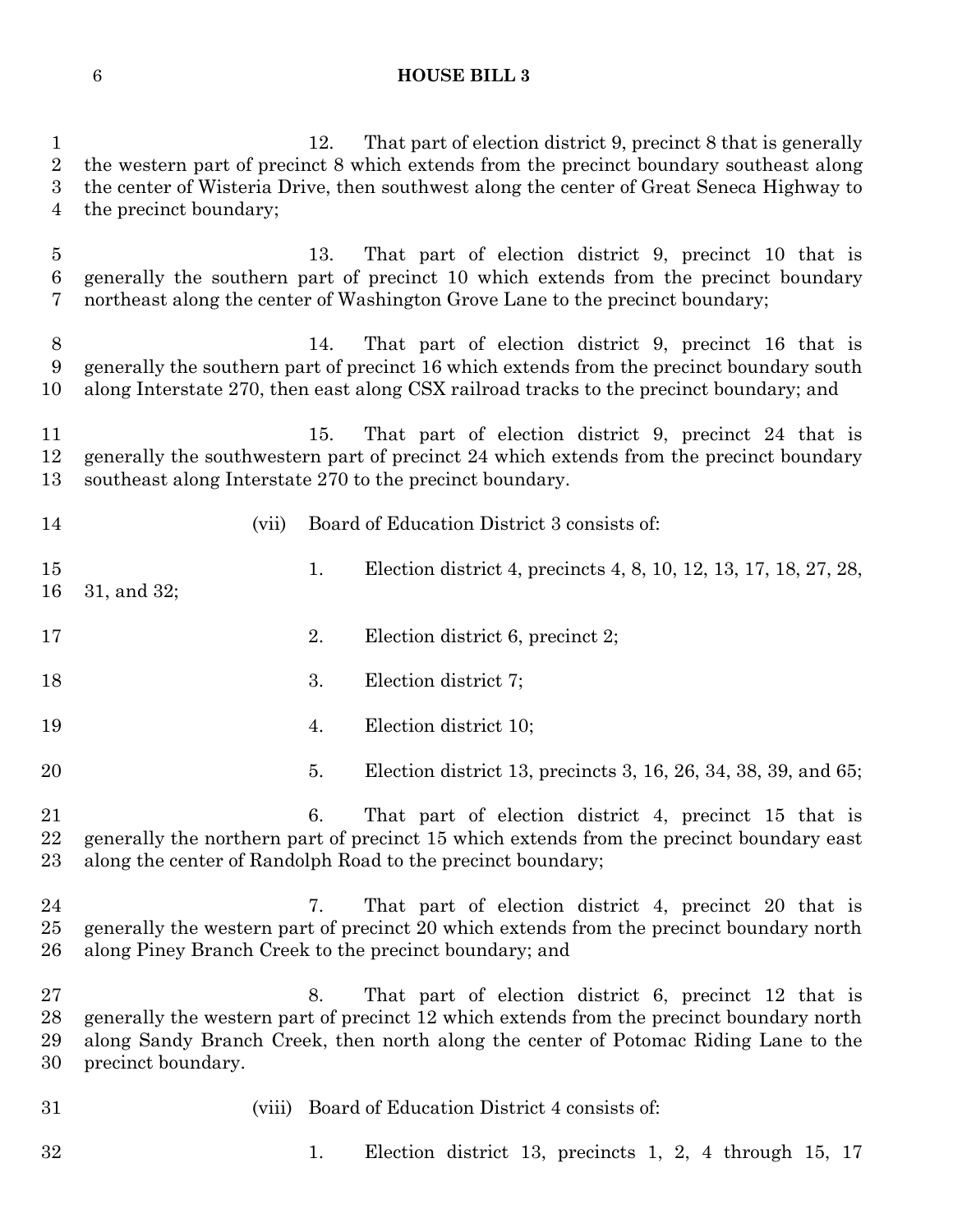through 25, 27 through 33, 35, 36, 37, 40 through 45, 47, 48, 50, 53, 55, 56, 57, 58, 59, 62, 63, 66, 67, and 68; and

 2. That part of election district 4, precinct 15 that is generally the southern part of precinct 15 which extends from the precinct boundary east along the center of Randolph Road to the precinct boundary.

| 6                                      | (ix)                                    |    | Board of Education District 5 consists of:                                                                                                                                                                                                                                                                                                                                                                                                                                                                                  |
|----------------------------------------|-----------------------------------------|----|-----------------------------------------------------------------------------------------------------------------------------------------------------------------------------------------------------------------------------------------------------------------------------------------------------------------------------------------------------------------------------------------------------------------------------------------------------------------------------------------------------------------------------|
| 7                                      |                                         | 1. | Election district 4, precincts 1, 9, and 34;                                                                                                                                                                                                                                                                                                                                                                                                                                                                                |
| 8                                      |                                         | 2. | Election district 5;                                                                                                                                                                                                                                                                                                                                                                                                                                                                                                        |
| 9                                      |                                         | 3. | Election district 8;                                                                                                                                                                                                                                                                                                                                                                                                                                                                                                        |
| 10<br>11                               | $69;$ and                               | 4. | Election district 13, precincts 46, 49, 51, 52, 54, 61, 64, and                                                                                                                                                                                                                                                                                                                                                                                                                                                             |
| 12<br>13<br>14<br>15<br>16<br>17<br>18 | Needwood Road to the precinct boundary. | 5. | That part of election district 4, precinct 19 that is<br>generally the western part of precinct 19 from the precinct boundary at the intersection of<br>Gude Drive and Calhoun Drive running northeast and approximately 200 feet east of<br>Dubuque Court and Grinnell Terrace, then west along Crabbs Branch Tributary (a creek),<br>then north along the center of Ottenbrook Terrace, then northeast along the center of Deer<br>Lake Lane, then east along the center of Deer Lake Road, then west along the center of |
| 19                                     | (IV)                                    |    | <b>BOARD OF EDUCATION DISTRICT 1 CONSISTS OF:</b>                                                                                                                                                                                                                                                                                                                                                                                                                                                                           |
| 20                                     |                                         | 1. | <b>ELECTION DISTRICT 1;</b>                                                                                                                                                                                                                                                                                                                                                                                                                                                                                                 |
| 21<br>22                               | 11:                                     | 2. | ELECTION DISTRICT 2, PRECINCTS 1 AND 3 THROUGH                                                                                                                                                                                                                                                                                                                                                                                                                                                                              |
| 23                                     |                                         | 3. | <b>ELECTION DISTRICT 3;</b>                                                                                                                                                                                                                                                                                                                                                                                                                                                                                                 |
| 24                                     |                                         | 4. | ELECTION DISTRICT 6, PRECINCT 11;                                                                                                                                                                                                                                                                                                                                                                                                                                                                                           |
| 25<br>26                               |                                         | 5. | ELECTION DISTRICT 9, PRECINCTS 1, 4, 5, 7, 8, 9, 11,<br>12, 15, 18, 20, 21, 22, 25, 28, 29, 30, 32, 34, 37, AND 39;                                                                                                                                                                                                                                                                                                                                                                                                         |
| 27                                     |                                         | 6. | <b>ELECTION DISTRICT 11; AND</b>                                                                                                                                                                                                                                                                                                                                                                                                                                                                                            |
| 28                                     |                                         | 7. | <b>ELECTION DISTRICT 12.</b>                                                                                                                                                                                                                                                                                                                                                                                                                                                                                                |
|                                        |                                         |    |                                                                                                                                                                                                                                                                                                                                                                                                                                                                                                                             |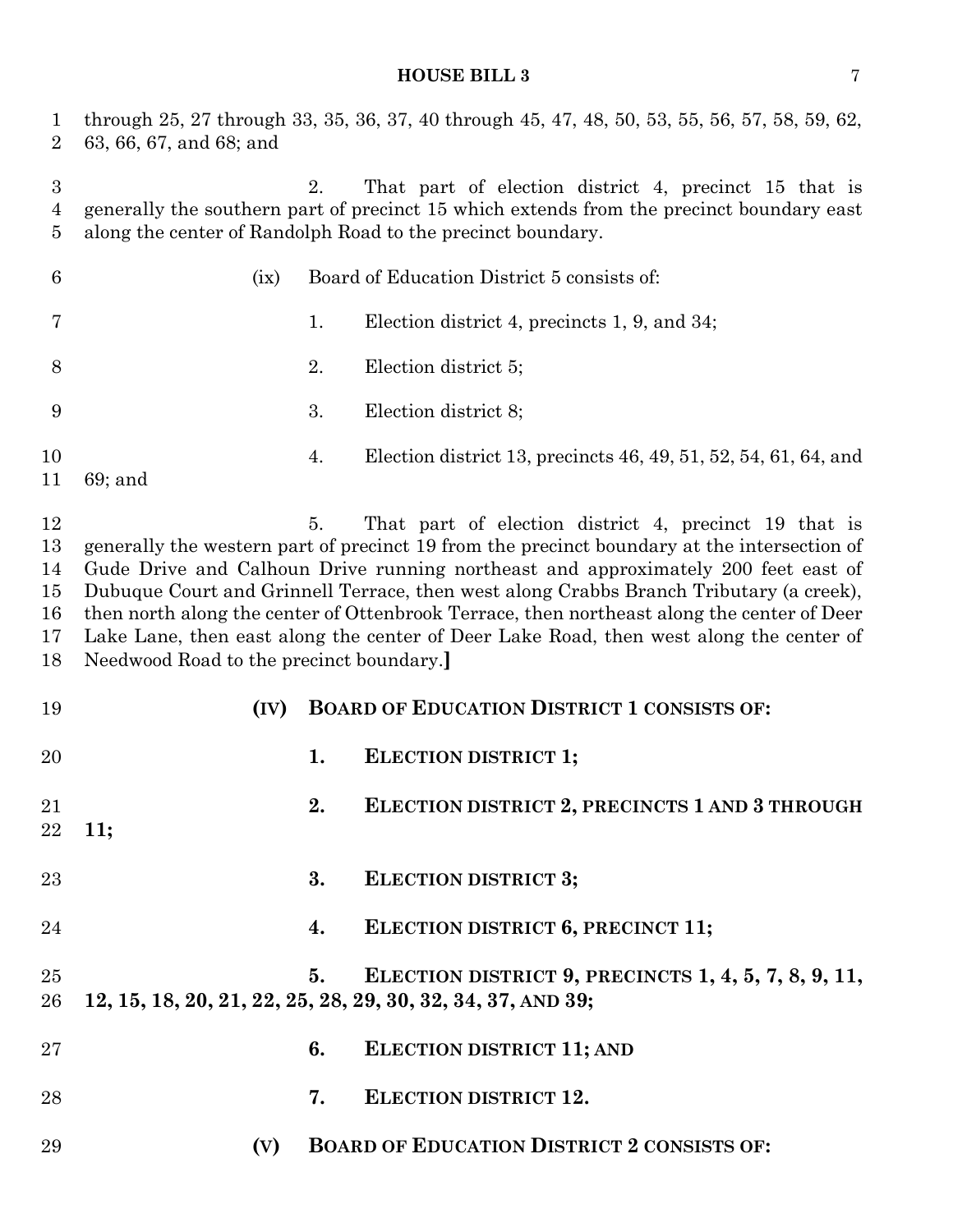|                                    | $8\,$                                           |    | <b>HOUSE BILL 3</b>                                                                                                                     |
|------------------------------------|-------------------------------------------------|----|-----------------------------------------------------------------------------------------------------------------------------------------|
| $\mathbf{1}$                       |                                                 | 1. | ELECTION DISTRICT 2, PRECINCT 2;                                                                                                        |
| $\overline{2}$<br>3                |                                                 | 2. | ELECTION DISTRICT 4, PRECINCTS 2, 3, 5, 6, 7, 11, 14,<br>16, 19, 20, 21, 23, 24, 25, 27, 29, 30, 35, 37, 38, 40, 42, AND 43;            |
| $\overline{4}$<br>$\overline{5}$   | AND 13 THROUGH 16; AND                          | 3. | ELECTION DISTRICT 6, PRECINCTS 1 THROUGH 10                                                                                             |
| $\boldsymbol{6}$<br>$\overline{7}$ | 16, 24, 26, 27, 31, 33, 35, 36, 38, 40, AND 41. | 4. | ELECTION DISTRICT 9, PRECINCTS 2, 3, 6, 10, 13, 14,                                                                                     |
| 8                                  | (VI)                                            |    | <b>BOARD OF EDUCATION DISTRICT 3 CONSISTS OF:</b>                                                                                       |
| 9<br>10                            | 17, 18, 28, 31, 32, AND 33;                     | 1. | ELECTION DISTRICT 4, PRECINCTS 4, 8, 10, 12, 13, 15,                                                                                    |
| 11                                 |                                                 | 2. | <b>ELECTION DISTRICT 7;</b>                                                                                                             |
| 12                                 |                                                 | 3. | <b>ELECTION DISTRICT 10; AND</b>                                                                                                        |
| 13<br>14                           | AND 65.                                         | 4. | ELECTION DISTRICT 13, PRECINCTS 3, 16, 34, 38, 39,                                                                                      |
| 15                                 |                                                 |    | (VII) BOARD OF EDUCATION DISTRICT 4 CONSISTS OF:                                                                                        |
| 16                                 |                                                 | 1. | ELECTION DISTRICT 4, PRECINCT 26; AND                                                                                                   |
| 17<br>18<br>19                     | 50, 53, 55 THROUGH 59, 63, 67, AND 68.          | 2. | ELECTION DISTRICT 13, PRECINCTS 1, 2, 4 THROUGH<br>8, 10, 11, 13, 14, 15, 18 THROUGH 25, 27 THROUGH 33, 35, 36, 37, 40, 42, 43, 44, 47, |
| 20                                 |                                                 |    | (VIII) BOARD OF EDUCATION DISTRICT 5 CONSISTS OF:                                                                                       |
| 21<br>22                           | 41:                                             | 1. | ELECTION DISTRICT 4, PRECINCTS 1, 9, 34, 36, AND                                                                                        |
| 23                                 |                                                 | 2. | <b>ELECTION DISTRICT 5;</b>                                                                                                             |
| 24                                 |                                                 | 3. | <b>ELECTION DISTRICT 8; AND</b>                                                                                                         |
| $25\,$<br>26                       | 54, 60, 61, 64, 69, 70, AND 71.                 | 4. | ELECTION DISTRICT 13, PRECINCTS 45, 46, 49, 51, 52,                                                                                     |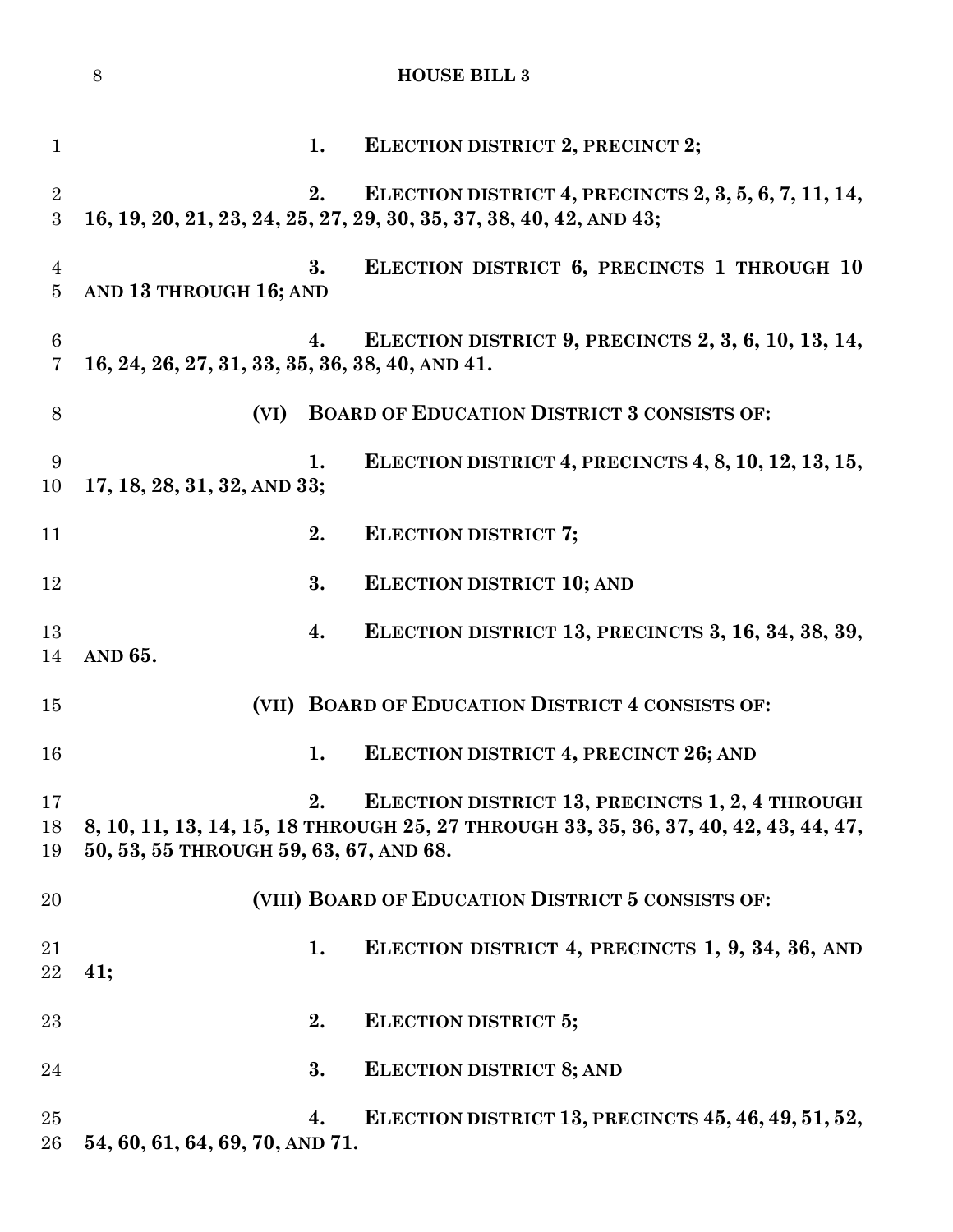(4) (i) The student member serves for a term of 1 year beginning on July 1 after the election. (ii) The student member shall be replaced for the remainder of the term by the alternate student member if the student member: 1. Resigns or otherwise is unable to complete the term; or 2. Is removed under the provisions of subsection (g) of this section. (iii) The elected members of the county board shall select a student to complete the remainder of the term if the student member is replaced as provided in subparagraph (ii) of this paragraph and the alternate member: 11 1. Resigns or otherwise is unable to complete the term; or 12 12 12 2. Is removed under the provisions of subsection (g) of this section. (5) The remaining members of the county board shall select a qualified individual to fill any vacancy on the elected board for the remainder of that term and until a successor is elected and qualifies. (6) (i) Subject to subparagraph (ii) of this paragraph, an elected county board member shall forfeit the office if the member fails to reside in the board of education district from which the member was elected. 20 (ii) If the failure to continue to reside in the district is caused by an alteration in the board of education district boundaries because of reapportionment, the member may complete the term for which the member was elected. 23 (iii) In the event of a vacancy caused by a member who is required to reside in a particular board of education district, the person appointed to fill the vacancy shall reside in the same district at the time of appointment and while filling out the unexpired term. (g) (1) The Montgomery County Council may remove a member of the county board for: (i) Immorality; (ii) Misconduct in office; (iii) Incompetency; or